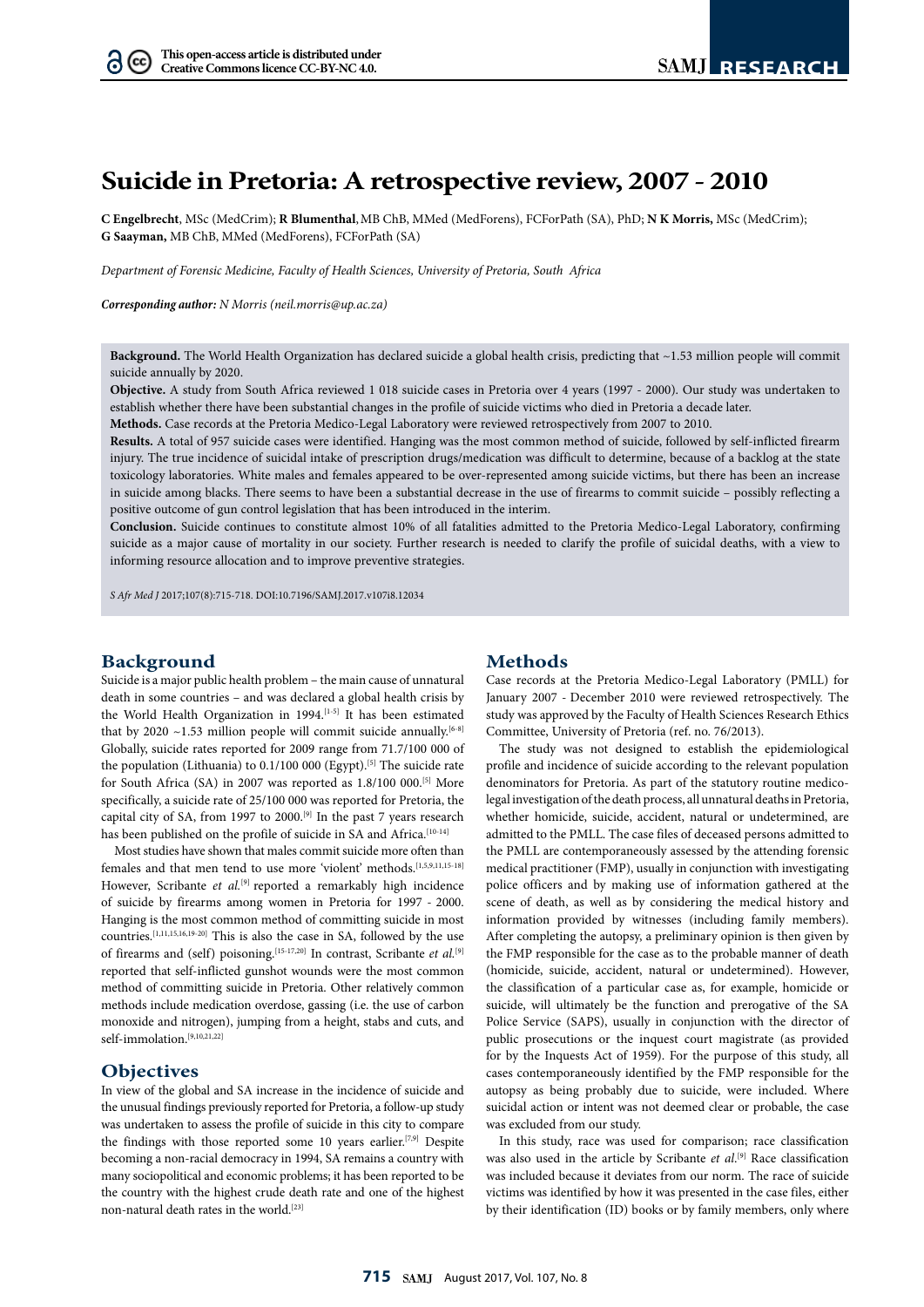the victim was unknown did the investigator use the race as identified by the FMP during the autopsy.

#### **Results**

Over the 4-year-span from 2007 to 2010, 9 379 cases were admitted to the PMLL for investigation. Of these, 957 were due to suicide, thus constituting 10.2% of the total case load over the study period. Among the suicide victims, there were 731 (76.4%) males and 226 (23.6%) females. Although racial profiling may be problematic and contentious, 447 (46.7%) victims were black, while 477 (49.8%) were grouped as being white, reflecting a ratio of 1:1.07 (Fig. 1). There were only 33 (3.5%) victims who were of Asian race or mixed racial descent.

The ages of the victims ranged from 14 to 88 years, with a mean of 38.31 years. The highest number of victims fell within the age groups 21 - 30 years and 31 - 40 years (Fig. 2). The youngest age group (11 - 20 years) comprised 66 victims, including, inter alia, the following age profiles: 14-year-olds (*n*=2), 15-year-olds (*n*=7), 16-year-olds (*n*=9), 17-year-olds (*n*=11) and 18-year-olds (*n*=14).

In most cases (97.5%) only one method of suicide was apparent, the single most common method being hanging, accounting overall for 415 (43.4%) cases, followed by 232 (24.2%) firearm fatalities and 164 (17.1%) ingestion/overdose cases (Fig. 3). Cases of drowning and suffocation were classified as asphyxial deaths, but hangings and gassings were excluded from that category. Complex suicide (where more than one method was used, e.g. ingestion of medication followed by a gunshot wound) was recorded in 24 (2.5%) cases.



*Fig. 1. Racial distribution of suicide victims.*





Although the top three methods of suicide were the same among men and women, the order differed, the preferred method among males being hanging, while in women ingestion/overdose was the most common (Fig. 4).

When the data are disaggregated by race and gender, interesting trends appear: 62% of black males who committed suicide did so by hanging, while white males most commonly shot themselves (124; 33.3%). Black females rarely committed suicide (73; 7.6%), of whom most (28; 38.4%) hanged themselves, while white females (144; 15%) most commonly died from ingestion/overdose (45; 31.3%). Among victims of Asian and mixed racial descent, hanging was the most common method of suicide.

Blood was analysed for alcohol in 885 (92.5%) cases; of these, 459 (51.9%) were found to be negative. Among those with positive values, the average blood alcohol concentration was 0.06 g/100 mL, the highest recorded value being 0.92 g/100 mL.

Of the cases where additional information was provided by the next of kin, the following was revealed: 400 (41.8%) of the victims were employed and 165 (17.2%) were unemployed, while in 309 (32.3%) of cases no reliable information regarding employment status was available. There were 39 (4.1%) students and scholars among the victims, and 44 (4.6%) pensioners. Of those who were employed, 40 (10%) were members of SAPS or the SA National Defence Force (SANDF). Of the 957 cases in the study population, 17 (1.8%) committed suicide while in custody,



*Fig. 3. Methods of suicide.*

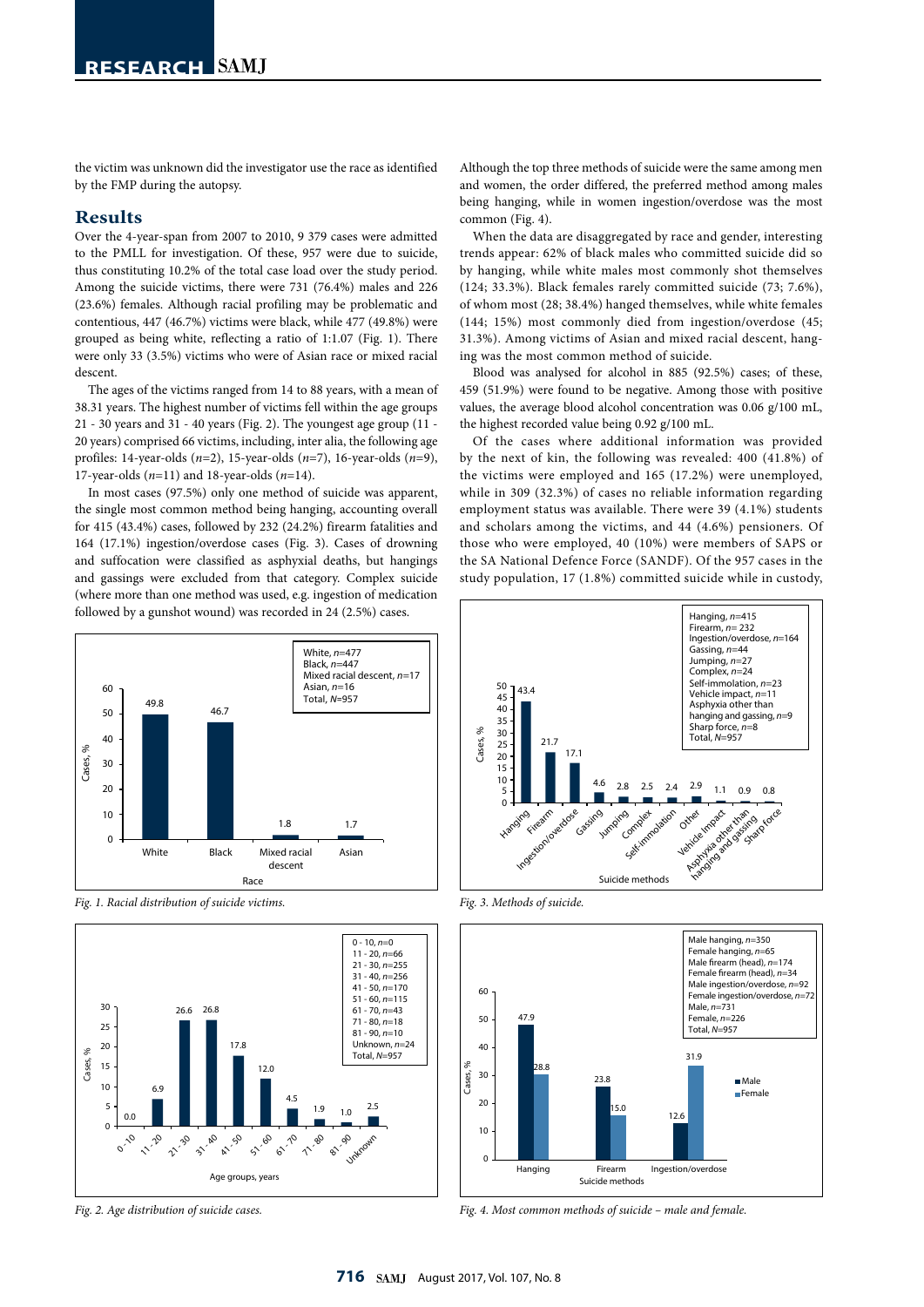and only 3 (0.3%) victims were from a psychiatric hospital or similar institution.

In total, 329 (34.4%) victims were reported to have been married at the time of their death, 470 (49.1%) were single, 89 (9.3%) were divorced and 30 (3.1%) were widows/widowers. In 39 (4.1%) cases no marital status was recorded. In 20 (2.1%) cases, the suicide was recorded as having been part of a dyadic death (homicide-suicide event). In five of these latter cases the suicide victims (perpetrators) were members of the police or defence force. In only 12 (1.3%) cases information of a previous attempted suicide was forthcoming. In 123 (12.9%) cases the presence of a suicide note was recorded.

Of 957 suicide victims, 24 (2.5%) remained unidentified after medicolegal investigation.

## **Discussion**

The 957 suicide victims (of a total of 9 379 bodies admitted to the PMLL over the study period) constitute 10.2% of the total number of admissions – differing only marginally from the 9.7% reported by Scribante *et al.*[9] for the study period of a decade earlier*.* Most of the victims were, once again, males, with a ratio of 3:1 male to female (again similar to the data collected for 1997 - 2000).[9,24,25] When population groups and gender are juxtaposed, a distinct over-representation of white males is noted, with ~25% of all such admissions to the mortuary being suicide victims, while only 9% of black males were admitted because of suicide. Similarly, ~27% of white females admitted to the mortuary were victims of suicide, while only 5% of black female admissions were because of suicide.<sup>[9]</sup>

The overall population of Pretoria comprises ~75% blacks, ~22% whites and ~3% people of Asian origin and mixed racial descent. These figures (ratios) are also reflected in the total admissions to PMLL (i.e. unnatural deaths from all causes).<sup>[25]</sup> However, the finding that there are almost equal numbers of suicide victims among white and black population groups suggests that suicide is much more prevalent among white persons. Nevertheless, there has been an increase in the proportion of black suicide victims compared with that in Scribante et al's<sup>[9]</sup> study, indicating that suicide may be increasing among blacks. The increase in black suicide victims is also mentioned in the article by Naidoo and Schlebusch*,* [12] where research was done on suicide in Durban, KZN, another province of SA. More detailed research is required in this area.

This study supports the findings of Scribante *et al.*[9] with regard to the age groups at greatest risk for suicide. In our study, 53.4% of victims were aged between 21 and 40 years, in contrast to reported findings that global suicide rates are highest in people aged ≥70 years, but correlating with the reported finding that in low- and middleincome countries young adults and elderly women have higher rates of suicide than their counterparts in high-income countries.[13,15,16, 24] Notably, suicide is the second leading cause of death in 15 - 29-yearolds globally.<sup>[11]</sup> The youngest victim in our study was 14 years old.

Comparing our findings with Scribante et al.'s<sup>[9]</sup> data published 10 years ago, the latter reveals a major decline in suicides by firearm, but a sharp increase in hanging. There was also an increase in suicide from ingestion/overdose, but a decrease in the number of gassings. What may be of particular significance, is that the Firearms Control Act (Act No. 1 of 2000) came into effect in 2004, together with its subsidiary regulations. These laws put in place stringent criteria and strict procedural prescriptions with regard to the obtaining and possession of firearms. Previous studies have indicated that the introduction of such statutory measures is associated with a decline in firearm-related suicide (but not necessarily with firearm-related homicides).<sup>[26]</sup> Therefore, it may be argued that the introduction of firearm control legislation has positively impacted on the use of such

weapons in committing suicide, but it is debatable whether this has had an effect on the overall incidence of suicide.

Jumping from a height, self-immolation and sharp force injury accounted for a small number of suicide victims in our study. Suicidal deaths from road traffic crashes/incidents and drowning are difficult to classify reliably as being due to suicide, and require greater reliance on other sources of information.

Previous studies have drawn attention to differences between suicide methods in relation to race and gender.<sup>[6,9,10,15,27]</sup> This was also observed in our study, but distinct differences seemed to emerge when compared with the data of Scribante et al.<sup>[9]</sup> In our study, black females were more likely to hang themselves, in contrast to the reported findings of self-immolation as the (previously) preferred method of suicide among this group. Nonetheless, white females were now more likely to commit suicide by ingestion or overdosing, as opposed to the finding that a decade ago the preferred method of suicide was firearm injury.<sup>[9]</sup> Our study, however, further confirms the relatively high incidence of firearm-related suicide among white women in Pretoria.

While 10 years ago the use of prescription medication was preferred in cases of ingestion/overdose, this study shows that the intake of agrochemicals, such as insecticides and pesticides, is now more common.[9] This may be in keeping with their widespread use and ready availability, especially of pesticides in certain communities.<sup>[28]</sup>

Alcohol was documented to be present in 43.5% of our cases, with an average blood alcohol concentration of 0.06 g/100 mL, which is consistent with that in the previous study.[9] According to Jones *et al.*, [3] ethanol intoxication is a common finding at autopsy in suicide cases, perhaps because such intoxication results in poor judgement, less inhibition, poor self-control and impulsive behaviour – all of which may predispose to suicide in vulnerable individuals.

Jones *et al.*<sup>[3]</sup> stated that information related to e.g. marital status and employment shed light on a possible reason for the suicide, but we could not verify this. An interesting observation is that 25% of dyadic death incidents were committed by members of the SAPS and SANDF. This appears to be in keeping with data published by Jena *et al.*[29] in 2009 for dyadic deaths in Pretoria, from 1997 to 2001. Our study had a number of limitations. Firstly, there were changes to the geographical feeding area/catchment area of the mortuaries in the greater Pretoria area; an epidemiological profile could consequently not be created. Secondly, some of the suicide cases could have been omitted because the suicidal action or intent was not deemed clear or probable. Lastly, some toxicology information was still outstanding when this research was done.

## **Conclusion**

These results show that the incidence of suicide as a percentage of the caseload at the PMLL has remained almost unchanged over the past decade  $(-10\%)$ .<sup>[9]</sup> However, significant changes appear to have taken place with regard to the methods used, with a substantial decrease in firearm-related suicides, but with an apparent parallel increase in hangings. The possibility exists, as mentioned in the article by Matzopoulos *et al.*,<sup>[26]</sup> that the latter may reflect changes brought about by the introduction of the Firearms Control Act No. 1 of 2000 in the interim period, but this needs to be studied further. White males continue to be heavily over-represented as victims of suicide in Pretoria, but suicidal deaths currently appear to constitute an increasing percentage of deaths among black people admitted to the PMLL. More studies are needed, especially taking into account population denominators, to further expose the profile of suicide as a cause of death in our society.